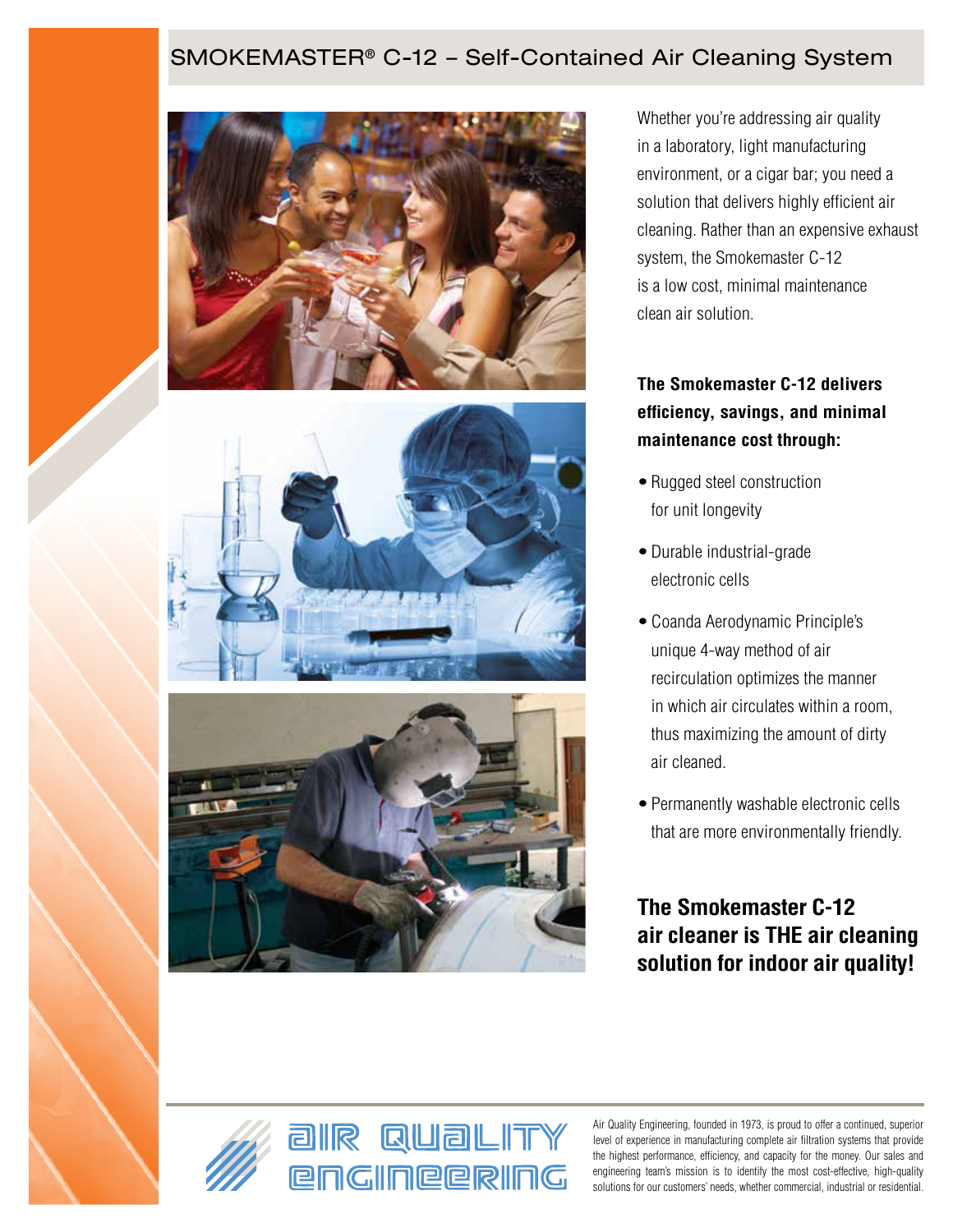# Design Features



- **3** Removable Prefilters and Grille Washable aluminum mesh prefilters catch larger particles before entering the electronic cells.
- 4 System Indicator Lamp Monitors the electrical output automatically, indicating any system malfunction.
- 5 Three-Speed Control  $Low \dots \dots \dots 800$  CFM Medium ......1050 CFM High . . . . . . . . . 1250 CFM Energy-efficient motor

# **6** Electronic Cells

Manufactured by Air Quality Engineering, the two heavy-duty electronic cells are produced with ceramic insulators, heavyduty collector plates, and sturdy fin supports to provide an "industrial-grade" cell design for commercial applications. Solid-state, dual-voltage smart circuit provides more efficient air cleaning with compact cells that remove easily with sturdy grip handles.

#### **7** Hinged Access Door

Allows easy access to components for periodic cell and prefilter cleaning. Safety interlock disconnects power when door is opened. Built-in test button assures collector performance.

# Smokemaster's key feature is the multidirectional air pattern, the Coanda Aerodynamic Principle.

Our unique four-way method of air recirculation maximizes the amount of contaminated air reaching the air cleaner. Once at the air cleaner, the contaminated air particles are collected through "electrostatic precipitation" (the charging of particles to be collected with the primary washable cell). This provides high-efficiency air cleaning and reduced overall maintenance costs with an environmentally friendly air cleaning solution.



The Smokemaster electronic air cleaner efficiently removes airborne particles like smoke, dust, and dirt so small that it would take 7,000 of them to stretch across this dot (.).



air Quality **engIneerIng** 

7140 Northland Drive North, Brooklyn Park, MN 55428-1520, USA **PHONE:** 763-531-9823 • **FAX:** 763-531-9900 • **TOLL FREE:** 1-800-328-0787 **EMAIL:** info@air-quality-eng.com • **www.air-quality-eng.com**